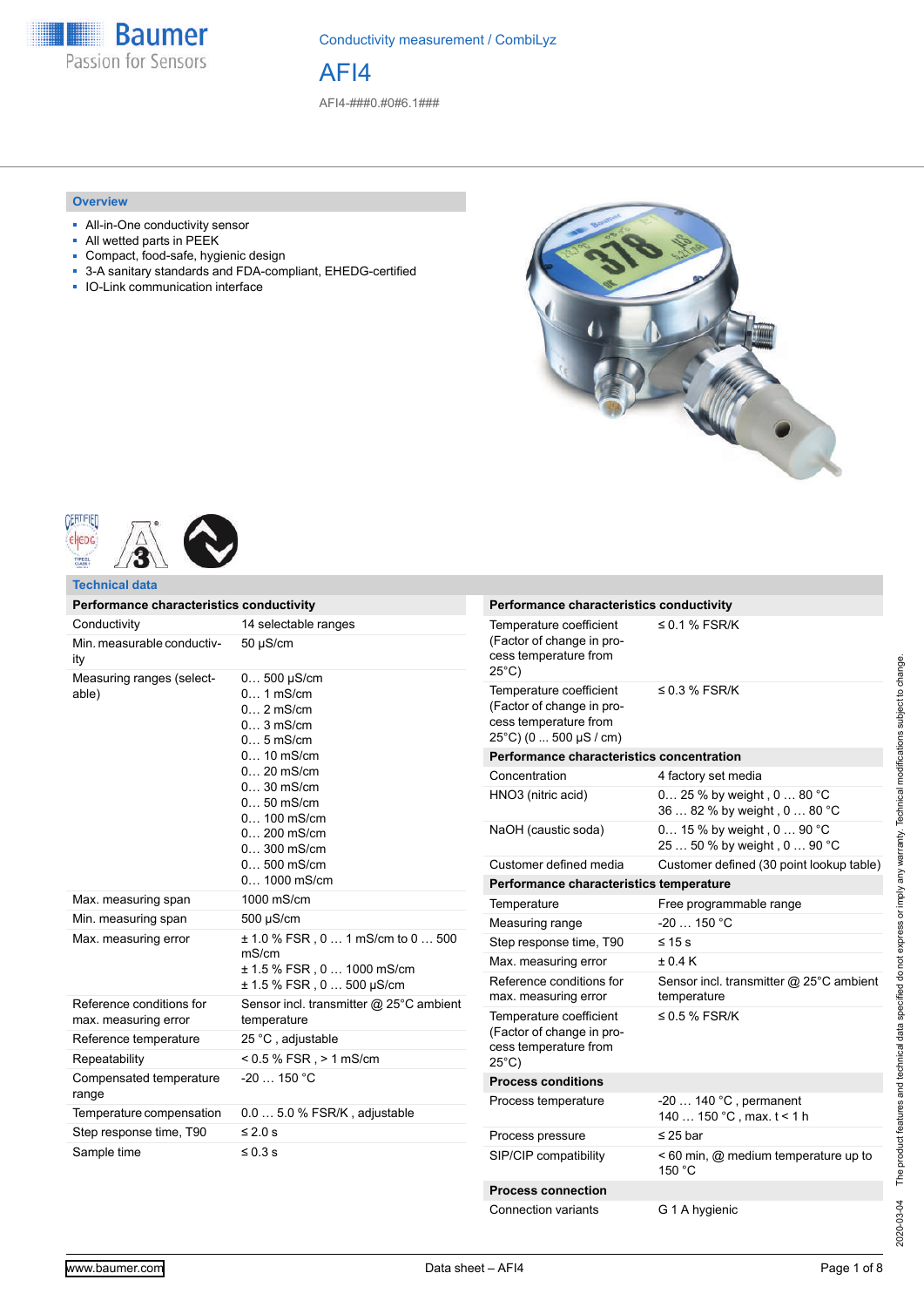

### Conductivity measurement / CombiLyz

AFI4

AFI4-###0.#0#6.1###

#### **Technical data**

| <b>Process connection</b>                |                                                                                                                                                                |
|------------------------------------------|----------------------------------------------------------------------------------------------------------------------------------------------------------------|
| Immersion length                         | Refer to section "Dimensional drawings"                                                                                                                        |
| Wetted parts material                    | <b>PEEK Natura</b>                                                                                                                                             |
| Surface roughness wetted<br>parts        | $Ra \leq 0.8 \mu m$                                                                                                                                            |
| <b>Ambient conditions</b>                |                                                                                                                                                                |
| Operating temperature<br>range           | -30  80 °C, with DFON touch screen<br>-40  85 °C, without DFON touch screen                                                                                    |
| Degree of protection (EN<br>60529)       | IP 67<br>IP 69K, with appropriate cable                                                                                                                        |
| Humidity                                 | < 98 % RH, condensing                                                                                                                                          |
| Insulation voltage                       | 500 V AC                                                                                                                                                       |
| Vibration (sinusoidal) (EN<br>60068-2-6) | 1.0 mm p-p (2  13.2 Hz), 0.7 g (13.2<br>100 Hz), 1 octave / min.                                                                                               |
| <b>Output signal</b>                     |                                                                                                                                                                |
| Conductivity/Concentration               | 4  20 mA                                                                                                                                                       |
| Temperature                              | 420mA                                                                                                                                                          |
| Relays                                   | 2 relays included in the display                                                                                                                               |
| Current rating                           | 100 mA, max.                                                                                                                                                   |
| Interface                                | IO-Link 1.1<br>With FlexProgrammer 9701                                                                                                                        |
| <b>IO-Link interface</b>                 |                                                                                                                                                                |
| Version                                  | 1.1                                                                                                                                                            |
| Device profile                           | <b>Smart Sensor Profile</b>                                                                                                                                    |
| <b>IODD</b>                              | Baumer-AFIx-20190110-IODD1.1.xml                                                                                                                               |
| Port type                                | Class A                                                                                                                                                        |
| <b>Transmission rate</b>                 | 38,4 kbaud (COM2)                                                                                                                                              |
| Min. cycle time                          | 8,4 ms                                                                                                                                                         |
| Process data length                      | 128 bit                                                                                                                                                        |
| SIO-mode                                 | Yes                                                                                                                                                            |
| Process data (cyclic)                    | Switch state<br>Signal analog output 1<br>Signal analog output 2<br>Temperature<br>Unit temperature<br>Conductivity<br>Concentration<br>Actual measuring range |
| Adjustable data (acyclic)                | Measuring mode<br>Sensor calibration<br>Media calibration<br>Reference temperature<br>Temperature compensation<br>Switch parameters                            |
| Dual channel                             | Conductivity/Concentration                                                                                                                                     |
| Dual channel 2                           | Temperature                                                                                                                                                    |
| Dual channel 3                           | Relay 1                                                                                                                                                        |

| <b>IO-Link interface</b>                |                                                                                                                                                                                                                |
|-----------------------------------------|----------------------------------------------------------------------------------------------------------------------------------------------------------------------------------------------------------------|
| Dual channel 4                          | Relay 2                                                                                                                                                                                                        |
| Housing                                 |                                                                                                                                                                                                                |
| Style                                   | FlexHousing, Ø80 mm<br>Bottom process connection<br>Rear process connection                                                                                                                                    |
| Overall size                            | Refer to section "Dimensional drawings"                                                                                                                                                                        |
| Material                                | AISI 304 (1.4301)                                                                                                                                                                                              |
| <b>Electrical connection</b>            |                                                                                                                                                                                                                |
| Connector (available for left<br>side)  | M12-A, 5-pin, stainless steel<br>M16x1.5, plastic<br>M <sub>16</sub> x <sub>1</sub> .5, stainless steel<br>M20x1.5, plastic<br>M20x1.5, stainless steel                                                        |
| Connector (available for<br>right side) | M16x1.5, plastic<br>M16x1.5, stainless steel<br>M20x1.5, plastic<br>M20x1.5, stainless steel<br>M12-A, 4-pin, stainless steel, 4  20 mA<br>output<br>M12-A, 8-pin, stainless steel, 4  20 mA<br>+ relay output |
| Power supply                            |                                                                                                                                                                                                                |
| Voltage supply range                    | 15  35 V DC<br>18  30 V DC, with IO-Link                                                                                                                                                                       |
| Current consumption (no<br>load)        | 150 mA, max.                                                                                                                                                                                                   |
| Power-up time                           | $\leq$ 10 s, without DFON touch screen<br>≤ 16 s , with DFON touch screen                                                                                                                                      |
| <b>Factory settings</b>                 |                                                                                                                                                                                                                |
| Output mode                             | Conductivity                                                                                                                                                                                                   |
| Conductivity Range 1                    | $0 200$ mS/cm                                                                                                                                                                                                  |
| Conductivity Range 2                    | $0 20$ mS/cm                                                                                                                                                                                                   |
| Conductivity Range 3                    | $0$ 2 mS/cm                                                                                                                                                                                                    |
| Conductivity Range 4                    | $0 500 \mu S/cm$                                                                                                                                                                                               |
| Temperature output                      | 0150 °C                                                                                                                                                                                                        |
| Output damping                          | 0.00 s                                                                                                                                                                                                         |
| Temperature compensation<br>Range 1-4   | 2.00 % FSR/K                                                                                                                                                                                                   |
| Output lower current limit              | 3.70 mA                                                                                                                                                                                                        |
| Output upper current limit              | 21.00 mA                                                                                                                                                                                                       |
| <b>Compliance and approvals</b>         |                                                                                                                                                                                                                |
| <b>EMC</b>                              | EN 61326-1:2013                                                                                                                                                                                                |
| Hygiene                                 | 3-A (74-07)<br><b>EHEDG EL Class I</b><br>FDA (21 CFR 177.2415)                                                                                                                                                |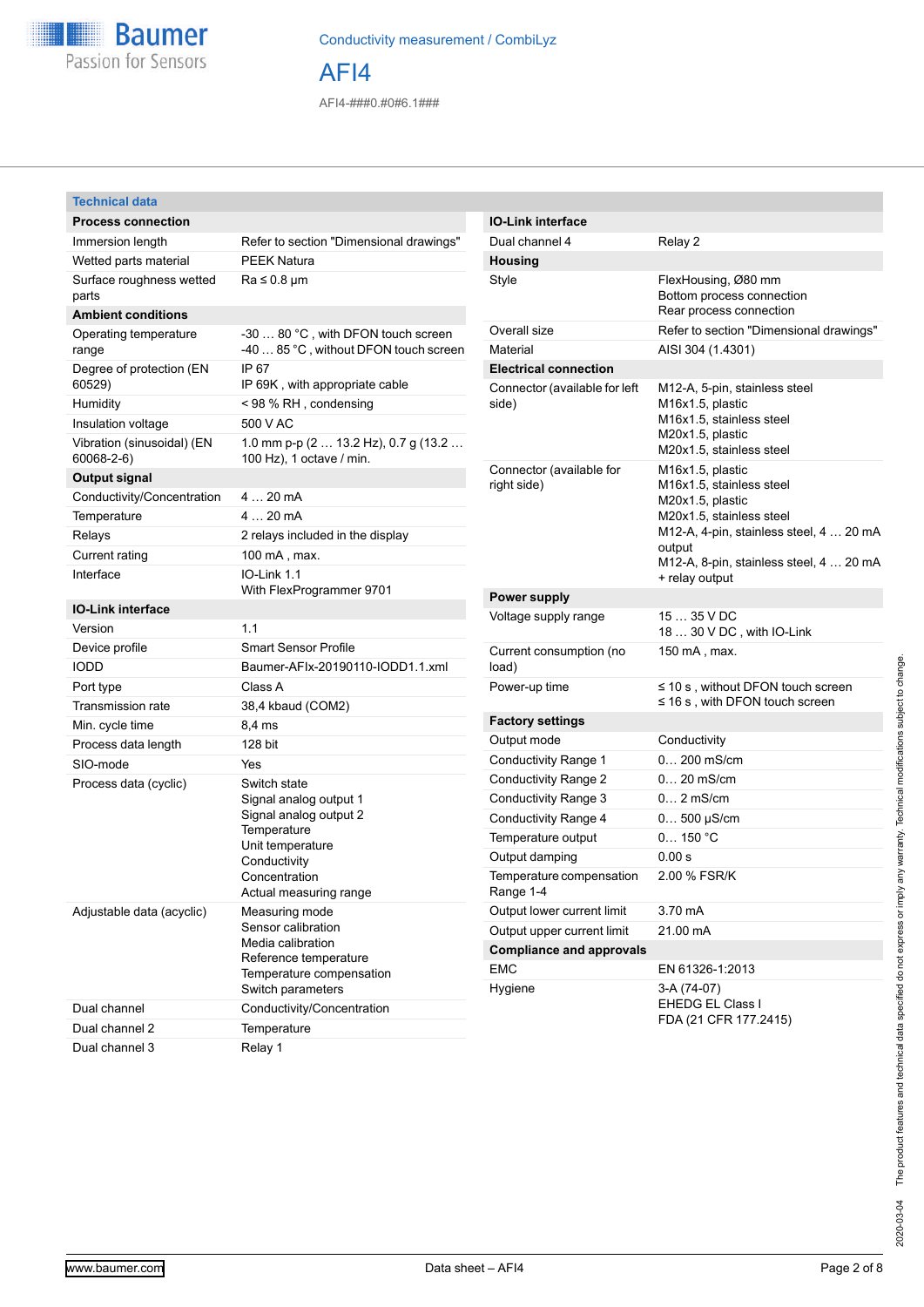

AFI4-###0.#0#6.1###

| <b>Operating conditions</b> |           |                      |                |             |                 |                   |
|-----------------------------|-----------|----------------------|----------------|-------------|-----------------|-------------------|
| <b>Measuring range</b>      |           | Max. measuring error | Conductivity   |             | Media group     | <b>Media</b>      |
| $0500 \mu S/cm$             | 1.5 % FSR | $7.5 \mu$ S/cm       | 55 nS/cm       |             |                 | Ultra-pure water  |
| $01$ mS/cm                  | 1.0 % FSR | $10 \mu$ S/cm        | 1 µS/cm        |             | Water           | Pure water        |
| $02$ mS/cm                  | 1.0 % FSR | $20 \mu S/cm$        | $10 \mu$ S/cm  |             |                 | Process water     |
| $03$ mS/cm                  | 1.0 % FSR | $30 \mu$ S/cm        | $600 \mu S/cm$ |             |                 | Drinking water    |
| $05$ mS/cm                  | 1.0 % FSR | $50 \mu S/cm$        |                |             |                 | Beer              |
| $010$ mS/cm                 | 1.0 % FSR | $100 \mu$ S/cm       |                |             | Food & Beverage | Milk              |
| $020$ mS/cm                 | 1.0 % FSR | $200 \mu S/cm$       | 1 mS/cm        | <b>AFIx</b> |                 | Orange juice      |
| $030$ mS/cm                 | 1.0 % FSR | 300 µS/cm            |                |             |                 | Apple juice       |
| $050$ mS/cm                 | 1.0 % FSR | $500 \mu S/cm$       | $10$ mS/cm     | range       |                 | Phosphoric acid   |
| $0100$ mS/cm                | 1.0 % FSR | 1 mS/cm              | $100$ mS/cm    |             | Process         | Hydrochloric acid |
| $0200$ mS/cm                | 1.0 % FSR | 2 mS/cm              | $1000$ mS/cm   |             |                 | Sodium hydroxide  |
| $0300$ mS/cm                | 1.0 % FSR | 3 mS/cm              |                |             |                 |                   |
| $0500$ mS/cm                | 1.0 % FSR | 5 mS/cm              |                |             |                 |                   |
| $01000$ mS/cm               | 1.5 % FSR | $15 \text{ mS/cm}$   |                |             |                 |                   |

#### **Display**

| <b>General information</b> |                           |
|----------------------------|---------------------------|
| Panel type                 | <b>FSTN Graphical LCD</b> |
| Display range              | $-9999$ 99999             |
| Max. digit height          | $22 \text{ mm}$           |
| Material                   | Polycarbonate             |

#### **Ambient conditions**

| Operating temperature<br>range             | $-3080 °C$       |
|--------------------------------------------|------------------|
| Optimal readability temper-<br>ature range | $-1070 °C$       |
| Degree of protection (EN<br>60529)         | IP 67<br>IP 69 K |

# Error- / Warning-indication lndividually configurable display and

**User configurable data**

|                                | backlight indication in white, green or<br>red colour, steady or flashing light. Con-<br>figurable limits over the range |
|--------------------------------|--------------------------------------------------------------------------------------------------------------------------|
| Media description              | Customer programmable<br>e.g. "MILK", "Water", "NaOH"                                                                    |
| Measuring unit                 | µS/cm<br>mS/cm<br>%<br>°C<br>°F                                                                                          |
| User defined measuring<br>unit | $8 \times 20$ pixel matrix                                                                                               |

#### **Input signal**

| Input signal from transmit- | Digital, 2-way for communication    |  |
|-----------------------------|-------------------------------------|--|
| ter                         | between transmitter and display     |  |
| Update time                 | $\leq$ 1 s . max.<br>$0.3 s$ , typ. |  |

### **Relays**

| Contacts               | 2 x solid state relays |
|------------------------|------------------------|
| Max. load current      | 75 mA                  |
| Max. switching voltage | 60 V                   |



Conductivity value with medium and additional values





Medium with additional values Bar chart with additional values and medium



Concentration with additional values and medium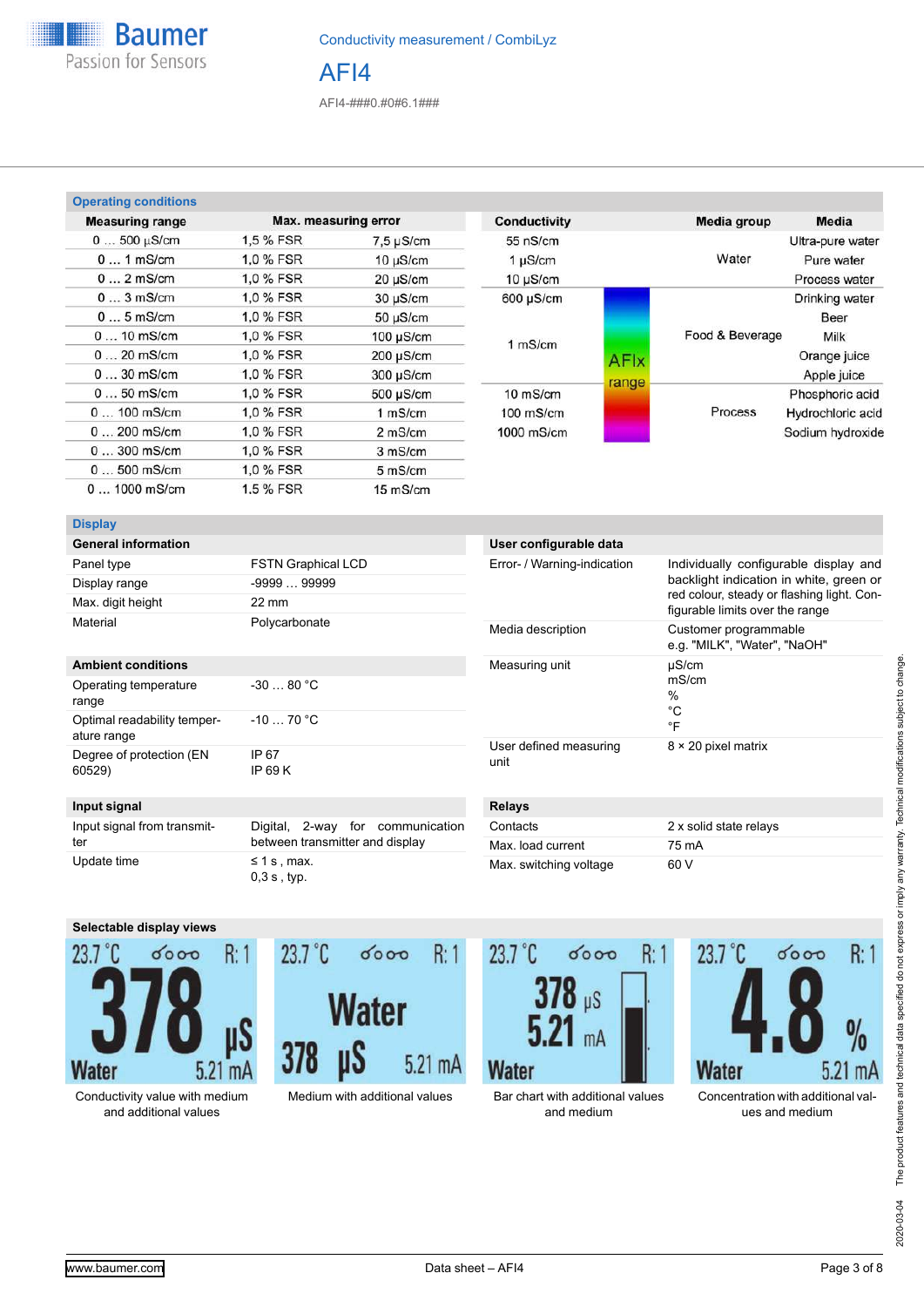

# Conductivity measurement / CombiLyz AFI4

AFI4-###0.#0#6.1###



# **Housing**

100

FlexHousing, available with or without DFON tochscreen





FlexHousing with bottom process connection FlexHousing with rear process connection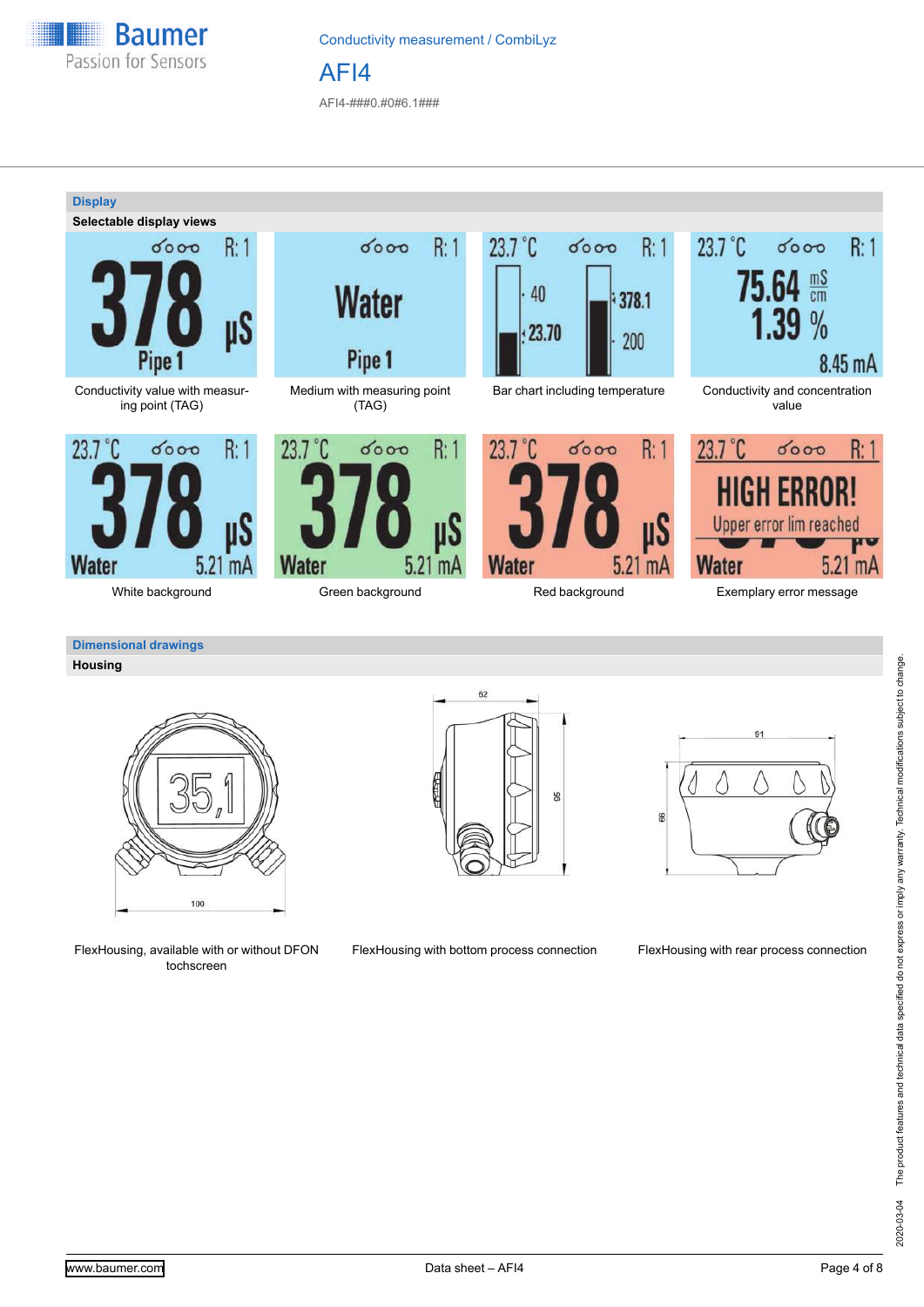

Conductivity measurement / CombiLyz AFI4

AFI4-###0.#0#6.1###

#### **Dimensional drawings Process connection**







G 1 A hygienic (BCID: A04), PEEK, 37 mm G 1 A hygienic (BCID: A04), PEEK, 60 mm G 1 A hygienic (BCID: A04), PEEK, 83 mm



Sensor tip with integrated Pt100 sensor element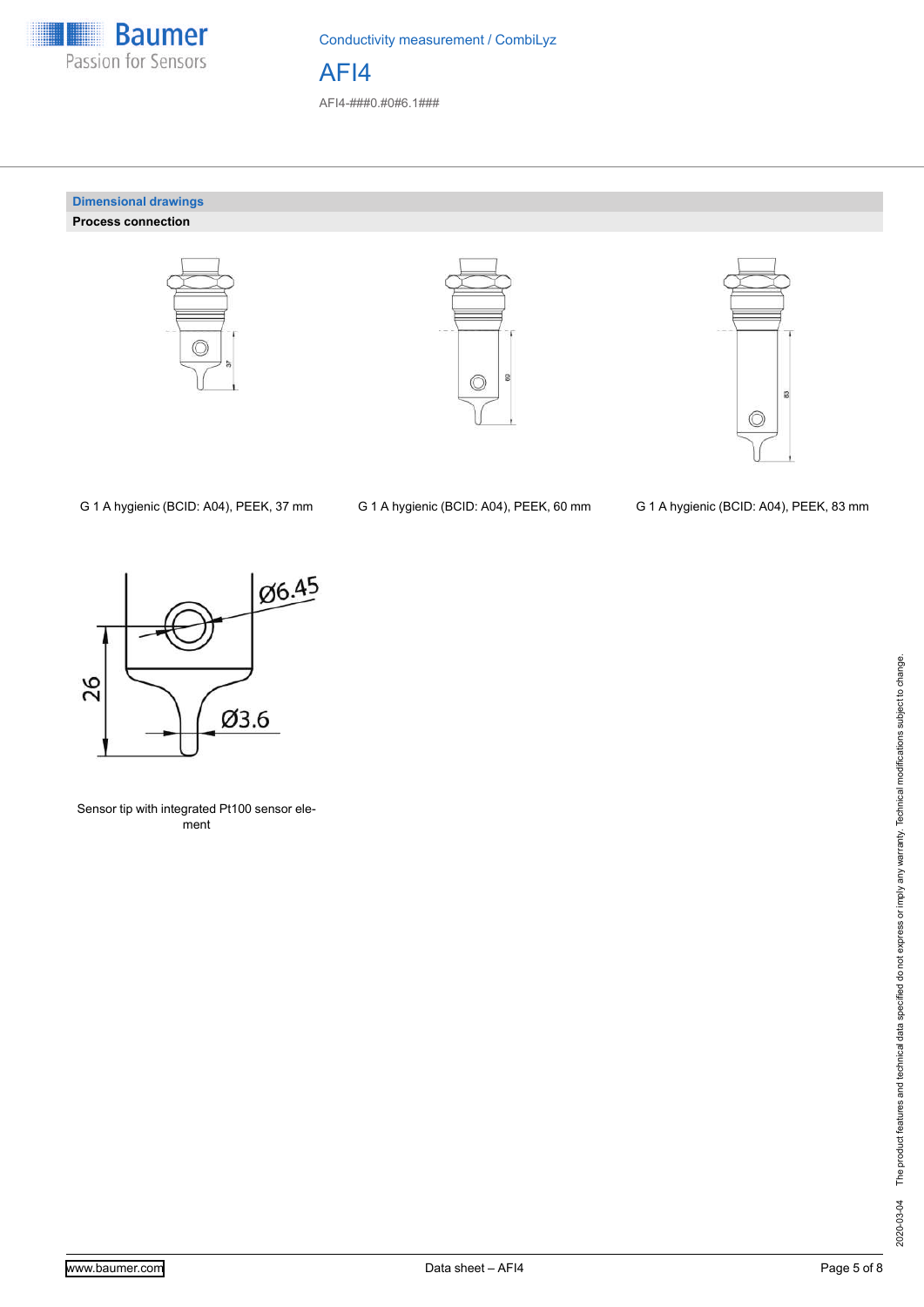

Conductivity measurement / CombiLyz AFI4

AFI4-###0.#0#6.1###



|                 | Left side connection (front view): M12-A, 5-pin |             |                       |
|-----------------|-------------------------------------------------|-------------|-----------------------|
| <b>Function</b> |                                                 |             | <b>Pin assignment</b> |
| $+Vs$           | Power supply +                                  | $1535$ V DC |                       |
| GND (0 V)       | Power supply -                                  | $1535$ V DC | 3                     |
| $I$ out $1+$    | Conductivity +                                  | 420mA       | 5                     |
| $l$ out-        | Conductivity -                                  | 420mA       | $\overline{2}$        |
| IO-Link         | IO-Link / SW                                    |             |                       |

Iout- is internally connected as common for both Conductivity/Concentration and Temperature output.

|                  | Left side connection (front view): Cable gland |                            |                           |
|------------------|------------------------------------------------|----------------------------|---------------------------|
| <b>Function</b>  |                                                |                            | <b>Recommended wiring</b> |
| $+Vs$            | Power supply + 15  35 V DC                     |                            | BN                        |
| <b>GND (0 V)</b> |                                                | Power supply - 15  35 V DC | BU                        |
| $l$ out1+        | Conductivity +                                 | $420 \text{ mA}$           | GY                        |
| lout-            | Conductivity -                                 | 420mA                      | WH                        |
| IO-Link          | IO-Link / SW                                   |                            | ВK                        |

Iout- is internally connected as common for both Conductivity/Concentration and Temperature output.

## **Right side connection (front view): M12-A, 4-pin**

| <b>Function</b> |                       |                | Pin assignment |
|-----------------|-----------------------|----------------|----------------|
| $lout2+$        | Temperature +         | 420mA          |                |
| lout-           | Temperature -         | $420$ mA       |                |
| S <sub>1</sub>  | <b>External input</b> | n.c. / 24 V DC |                |
| S <sub>2</sub>  | <b>External input</b> | n.c. / 24 V DC | 3              |

Iout- is internally connected as common for both Conductivity/Concentration and Temperature output.

|                 | Right side connection (front view): M12-A, 8-pin |                  |                       |
|-----------------|--------------------------------------------------|------------------|-----------------------|
| <b>Function</b> |                                                  |                  | <b>Pin assignment</b> |
| $l$ out $2+$    | Temperature +                                    | 420mA            | 2                     |
| lout-           | Temperature -                                    | 420mA            | 7                     |
| S <sub>1</sub>  | <b>External input</b>                            | $n.c.$ / 24 V DC |                       |
| S <sub>2</sub>  | <b>External input</b>                            | n.c. / 24 V DC   | 8                     |
| R <sub>11</sub> | Relay 1                                          |                  | 5                     |
| R <sub>12</sub> | Relay 1                                          |                  | 6                     |
| R <sub>21</sub> | Relay 2                                          |                  | 3                     |
| R <sub>22</sub> | Relay 2                                          |                  | 4                     |

Iout- is internally connected as common for both Conductivity/Concentration and Temperature output.

|                 | Right side connection (front view): Cable gland |                  |                           |
|-----------------|-------------------------------------------------|------------------|---------------------------|
| <b>Function</b> |                                                 |                  | <b>Recommended wiring</b> |
| $lout2+$        | Temperature +                                   | 420mA            | BN                        |
| lout-           | Temperature -                                   | 420mA            | BU                        |
| S <sub>1</sub>  | <b>External input</b>                           | $n.c.$ / 24 V DC | WH                        |
| S <sub>2</sub>  | <b>External input</b>                           | $n.c.$ / 24 V DC | <b>RD</b>                 |
| R <sub>11</sub> | Relay 1                                         |                  | GY                        |
| R <sub>12</sub> | Relay 1                                         |                  | <b>PK</b>                 |
| R <sub>21</sub> | Relay 2                                         |                  | <b>GN</b>                 |
| R <sub>22</sub> | Relay 2                                         |                  | <b>YE</b>                 |

Iout- is internally connected as common for both Conductivity/Concentration and Temperature output.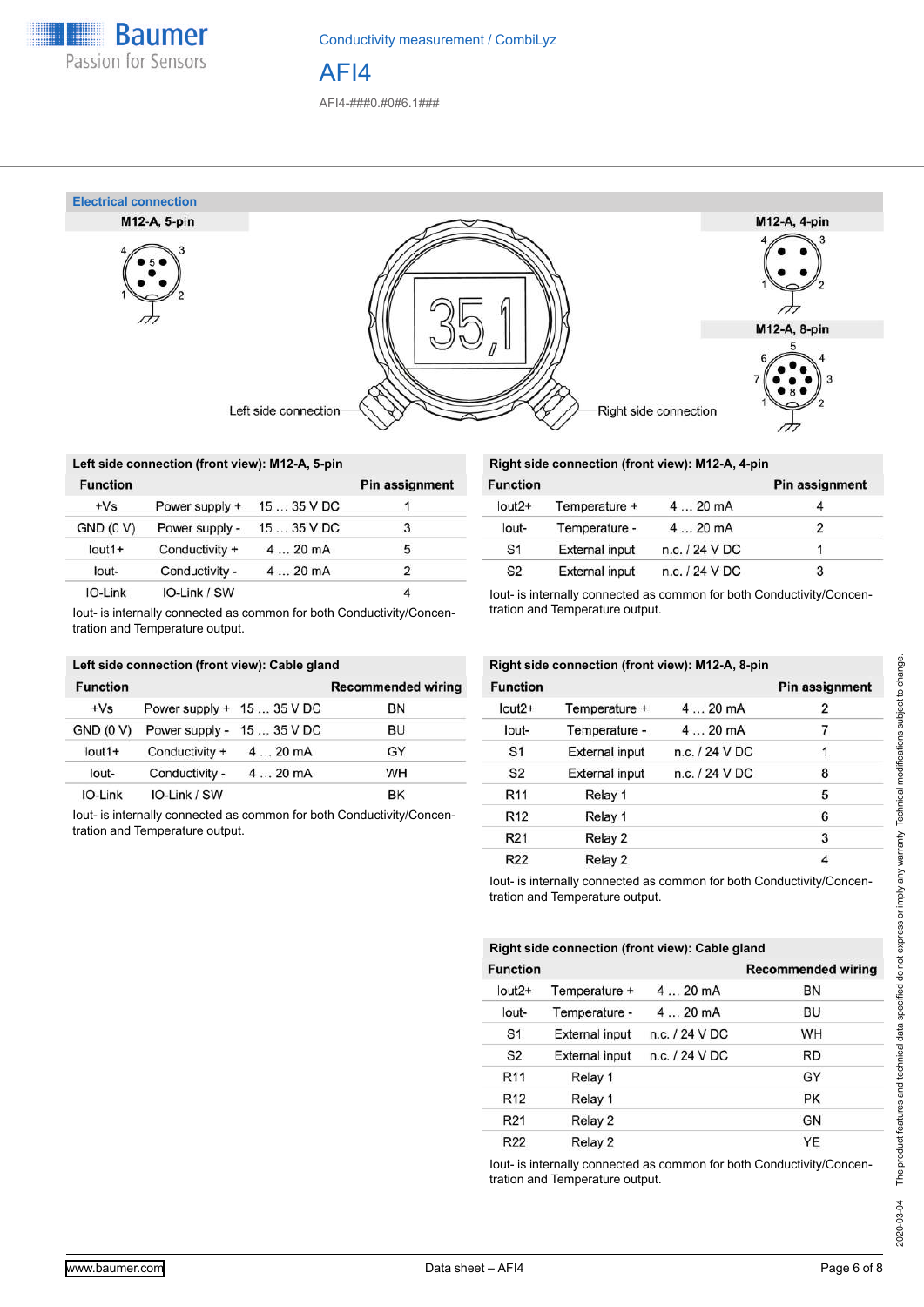

**Electrical connection**

**Terminal assignment transmitter**

Conductivity measurement / CombiLyz

AFI4

AFI4-###0.#0#6.1###





**Terminal assignment DFON display**

The ground connection is to be connected with the cable shield if using cable gland and shielded cable.